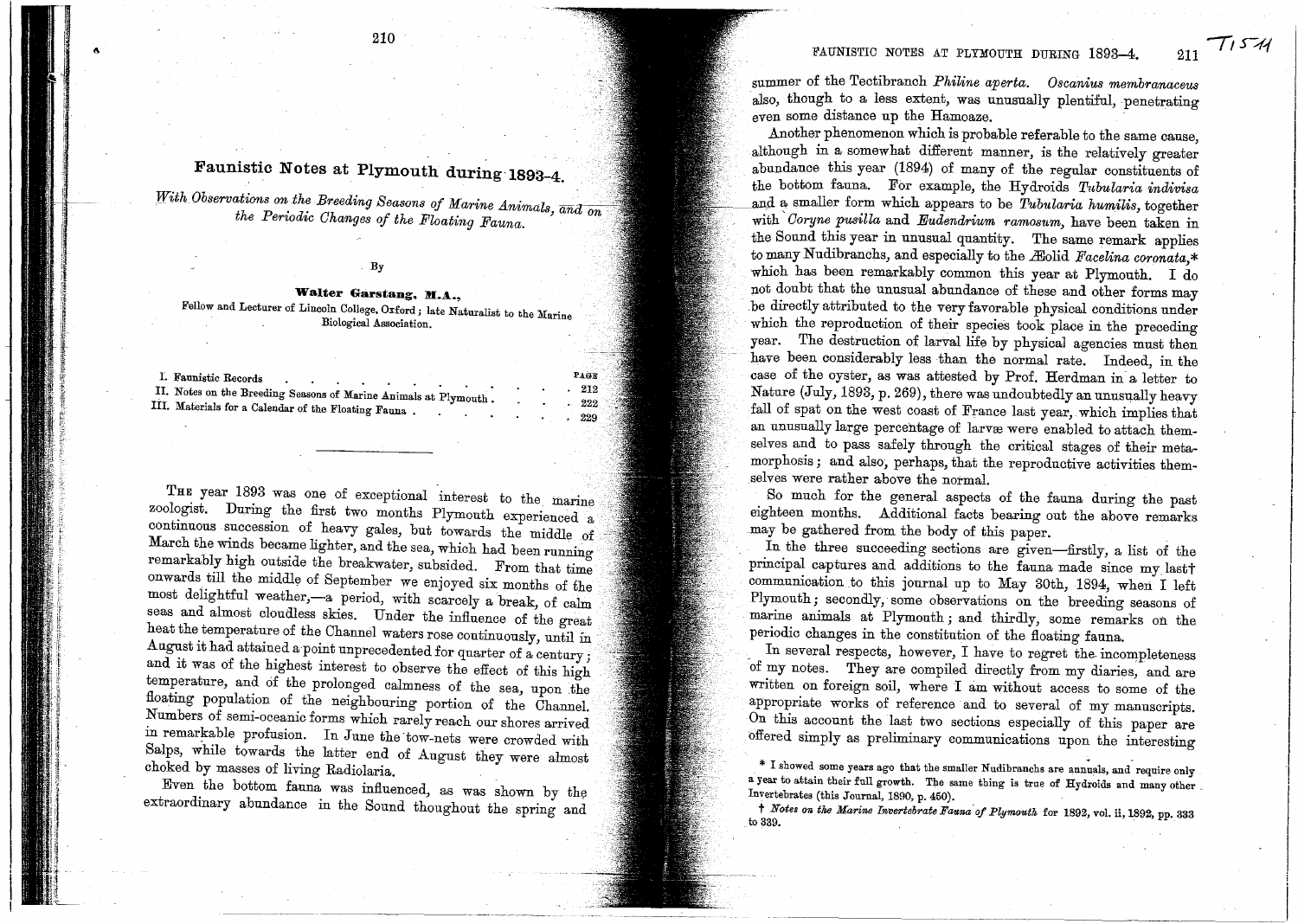subjects of which they treat; I shall endeavour to expand them both in scope and detail when further observations have been made and the time is ripe. .

ROSCOFF; *June* 30th, 1894.

1

i! i **Little** 

I

II<br>III

## I. FAUNISTIC RECORDS.

HYDROZOA.-Several additional colonies of *Tubiclava cbrnucopire* have been obtained in 15 to 25 fathoms of water south of the Mewstone. In all cases they were growing, like our first specimen. on shells of *Aporrhais* or *Turritella*, tenanted by the Gephyrean *Phoscolion strombi.* Some of the colonies were young, and possessed a reticulate stolon, like Norman's original specimens from the Shetlands-thus confirming my anticipation that the solid carpetlike base of large colonies is not a specific difference, but a senile character (Trans. Devon. Assoc., 1892, pp. 378-9).

*Olava cornea* (of Hincks) is abundant on the fronds of Fucus growing in that branch of the Hamoaze known as the Lynher, or St. German's River. , where  $\mathcal{L}$  is the set of  $\mathcal{L}$ 

In tide-pools under the Hoe two species of *Olava* are common, one being  $C$ , *multicornis*, and the other a larger and stouter form, which seems to be the *Olava lepto8tyla* of Hincks's monograph. To prevent confusion, however-since one of the characteristics of our form, at any rate, the purple colour of the gonophores, is nowhere mentioned  $-1$  give its leading features here. $-$ Colonies clustered, attached to stems of algæ and to the floor of limestone pools; polyps very large and stout, tall when extended, of a rich salmon-flesh colour; digestive cavity having a distinctly spiral marking, or even coiled appearance, which is seen when the polyps are fully extended as well as when contracted; gonophores in two, three, four, or rarely five large compact round bunches immediately beneath the tentacles and of a conspicuous purple colour when mature.

*Tubularia indivi8a* has been dredged occasionally in Millbay Channel. Good colonies were obtained there on April 13th, 1894, but the gonophores were provided with very short stalks, and did not form pendulous racemes. With them were large colonies also of *Tubularia larynx*, crowded with gonophores. On March 9th a small colony of a *Tubularia* was dredged in Barn Pool, growing on some Ceramium or Polysiphonia attached to a root of Laminari The stems were without annuli, the tentacles were white, and there was a collar-like expansion below the hydranths, and I inferred the species to be the *T. humilis* of Hincks's monograph. On the 19th, however, I collected some other colonies from tide-pools below the Hoe, and they resembled the preceding in almost all points except

- ~--- ---

in the absence of a collar. The polypites were white, the stems entirely destitute of annulations or corrugations, and white, The colonies were crowded with gonophores, which each exhibited a red patch. I scarcely doubt that these two forms belong to the same species.

*Ooryne pusilla* has been common in tide-pools below the Hoe, side by side with *Olava multicorni8* and *Tubularia humili8;* also on the breakwater, and at Cremyll below the garden battery. . Intermediate varieties between the *Coryne pusilla* and *C. fruticosa* of Hincks are common. On July 17th, 1893, I found an extensiv colony of another *Ooryne* attached to a root of Laminaria trawled in the Sound. The stems were slender, branched, and irregularly annulated; the polyps red, much elongated, and provided with fifteen to eighteen tentacles, scattered or irregularly whorled. The colony attained a maximum height of  $1\frac{1}{2}$  inches, but was for the most part less than this, and of lax growth. It is undoubtedly allied to Hincks's *C. vermicularis*, and I record it as such; but it should be noted that the colony was certainly not dense, and the tentacles were apparently less numerous than in Hincks's type. As our colony was without gonophores, however, it is possible that these differences may have been due to immaturity these differences may have been due to immaturity.

*Eudendrium ramosum* has been frequently dredged on the New Grounds and in Millbay Channel.

Garveia nutans was dredged in Millbay Channel several timesduring April and May, 1894. It is interesting to notice that while this species is common between tide-marks at Hilbre Island at the mouth of the Dee, at Plymouth it is rare, and lives in deep wate only (15 to 20 fathoms).

II .

> ~ *i!*

Iii~,!

li. I

t

- Another Gymnoblast which I found plentiful on certain stones at Cremyll presents several remarkable features which will justify a separate description: it is now under examination.

During the latter half of February and March, 1893, the tow-nets contained numerous specimens of the Anthomedusa *Rathkea octopunctata,* which is the *Lizzia octopunctata* of Forbes' "Naked-eyed Medusæ," and the *Cytæis* octopunctata of M. Sars. Haeckel has made a mistake in treating these as different forms, and in assigning them to different genera, viz. to *Margellium* and *Rathkea* respectively. In Haeckel's system (System der Medusen, pp. 95 and 97) each of these types possesses eight bundles of tentacles, but in *Rathkea* the bundles are perfectly similar to one another, while in *Margellium* the four perradial bundles contain a greater number of tentacles than the four interradial. The mature  $\hat{R}$ *athkea* (= *Cytæis*) *octopunctata* of Sars and Haeckel is characterised by having three tentacles to each bundle; but since Sars has shown that the inter-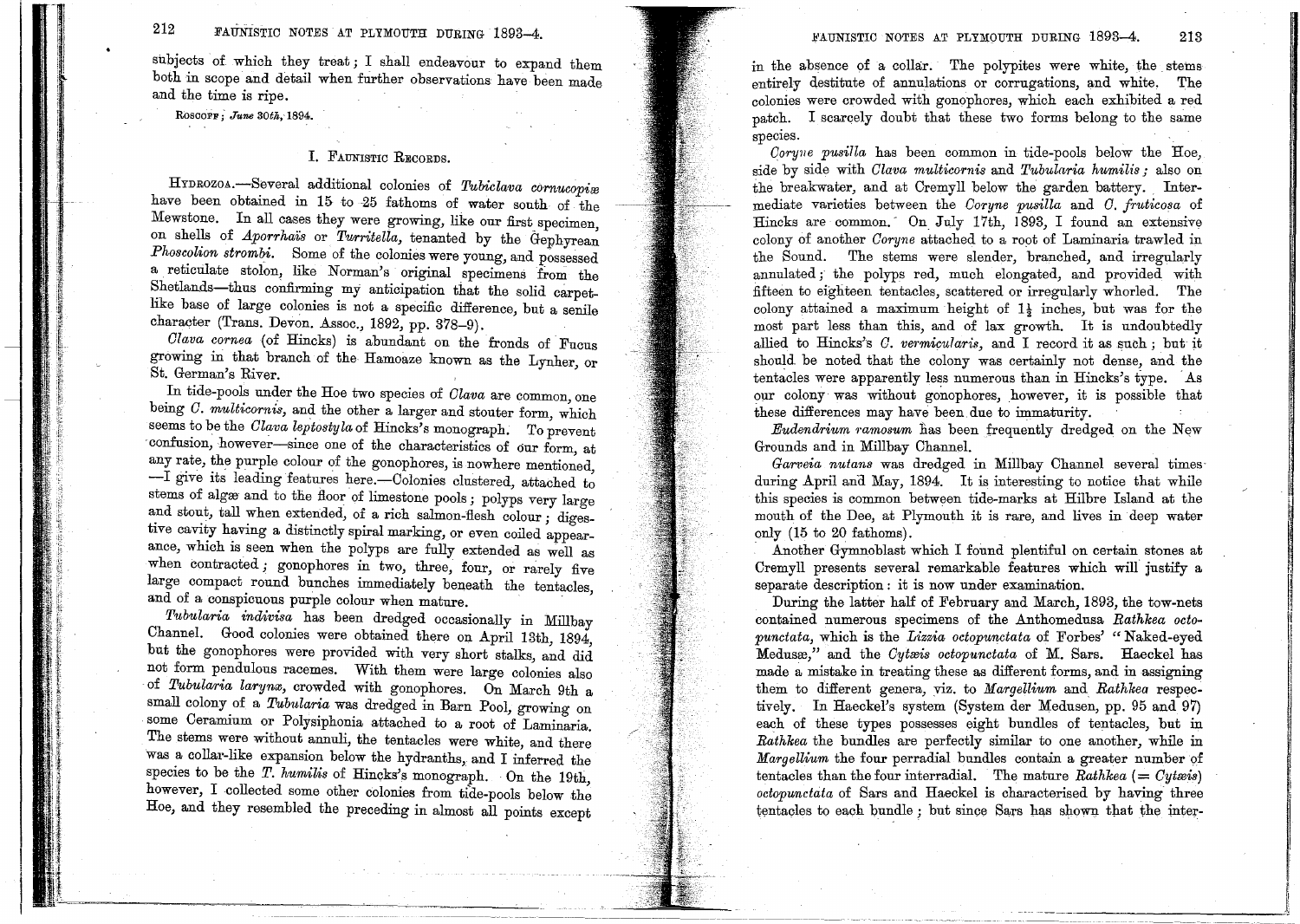radials develop later than the perradials, and that the lateral tentacles of each bundle develop later than the median tentacle, a stage is consequently passed through in which the perradial bundle consist of three tentacles and the interradials of only one. On the other hand, *Margellium octopunctatum* is defined by Haeckel as possessing perradial bundles of three tentacles and interradials of two tentacles-apparently on the sole basis of Forbes' figure (loc. cit., pl. xii, fig. 3). In this definition Haeckel has disregarded Forbes' statement that the number of tentacles in the interradial bundles is "either two or three, . . . the number varying in different specimens" (loc. cit., p. 65), and I am able to confirm Forbes fully in this respect. The development of the lateral tentacles in the interradial bundles takes place very irregularly. In some instances I have seen them arising together, one on each side of the median tentacle, and growing at a uniform rate; but in the majority of cases there is an irregularity in the time of their origin, and one of the lateral tentacles may have become considerably developed before the rudiment of the other has appeared. It thus very often happens that individuals may be seen to possess interradial bundles of two tentacles only, and it is this condition which Forbes has figured. It is, however, as I have just shown, simply an instance of temporary asymmetry due to inequality of growth. The species *Margellium octopunctatum* of Haeckel has consequently no existence. The oral tentacles *(Mundgriffel)* of our own specimens show a single bifurcation only (cf. Giard, Bull. Sci. France et Belgique, xix, 1888, pp. 317, 318, pI. xxi), whereas Haeckel gives "Mundgriffel 3--4 mal dichotomisch getheilt" as one of the characteristics of his species,-upon what grounds I do not know. The buds, so characteristic of this medusa, form a longitudinal row on each of the four sides of the manubrium, each row containing from two to four buds, which increase regularly in size from the oral to the umbrellar region of the manubrium. I have not detected the spiral arrangement attested by Giard, although his remarks on the order of their development apply equally well to the specimens I have examIned. The medusa was taken in the tow-nets in February and March of this year also, but not in the same abundance as last year. It was succeeded towards the end of April by other Margelid medusæ, *Bougainvillea* (Margelis), both *principis* and *ramosa* of Haeckel, which seem, indeed, to form only one species.

Other Anthomedusx that have been taken are *Corymonsha nutans* which was abundant in May this year; *Sarsia prolifera* and *tubulos~* (r~rel:y), *Podocoryne. (Dy~morphosa) carnea, Tiara octona, Amphinema*  $T$ *itania* (= Saphenia dinema of Forbes), and *Amphicodon amphipleurus* of Haeckel. The last-mentioned very remarkable medusa

had numerous buds arising from the tentacle bundle; it was taken on a few occasions only during April of this year.

Among Calyptoblastic Hydroids, I may record that *Diphasia rosacea* is common on stones in Millbay Channel.

The Campanularian medusæ offer great difficulties in the way of satisfactory identification, owing to our ignorance of the limits of growth and modification of which so many of the medusæ are capable after liberation; I will therefore content myself with descriptions in several cases. Several specimens of a large, delicate, and perfectly transparent medusa were dipped up from the boat's side on October 6th, 1892, which I found, upon examination, to be the *Irene pellucida* of Will, redescribed by Claus in the Arbeiten des Zoologisches Inst. 'zu Wien, iv. This medusa is the *Geryonopsis pellucida* of Forbes' monograph (p. 40), but is altogether distinct from the species described by Haeckel under the name *Irene pellucida.* The umbrella was depressed and broad, 2'4 cm. in diameter. The gonads extended 8 mm, from the edge of the umbrella, *i. e.* only two thirds of the radius. There was a distinct peduncle *(Magenstiel)*, conical in form, 5 mm. long. The oral lips, four in number, were produced and fimbriated. The tentacles, sixty-four in number, were very regularly disposed  $(4 +$  $4 + 8 + 16 + 32$ . The primary and secondary tentacles were as long as or longer than the oral lips, and the tentacles of the remaining orders diminished regularly in size and length according to their respective orders. Each tentacle consisted of a basal bulb and a terminal filament, often coiled. There was no trace, however, of true "spiral cirri." In addition there was also a variable number of tentacle rudiments, devoid of filaments, in positions which indicated the commencing formation of a sixth order of tentacles, sixty-four in number. Otolithic vesicles were present, usually one between every two adjacent tentacles, never more. Every tentacle was provided with an excretory pore, opening into the umbrellar cavity at the tip of a tubercle placed just above the velum. The species differs from 'the *Irene peltucida* and *Irene viridula* of Haeckel's monograph in the absence of spiral cirri. From the former it also differs in the fimbriation of the oral lips, in the absence of a conspicuous constriction between peduncle and stomach, in the regularity of the tentacles, and in the' distal position of the gonads on the radial canals. From the *Geryonopsis delicaiula* of Forbes it differs in the regularity of the tentacles, in the absence of a conspicuous contraction of the peduncle, and in the smaller size of the oral lips and of the velum.

In addition to *Laodice* cruciata (= Thaumantias pilosella of Forbes and the "Irene viridula" *of* Mr. Bles's *Notes on the Plankton of Plymouth,* this Journal, II, 1892, p. 342), which is common at Plymouth every summer, numbers of an *Irene-like* Phialid were taken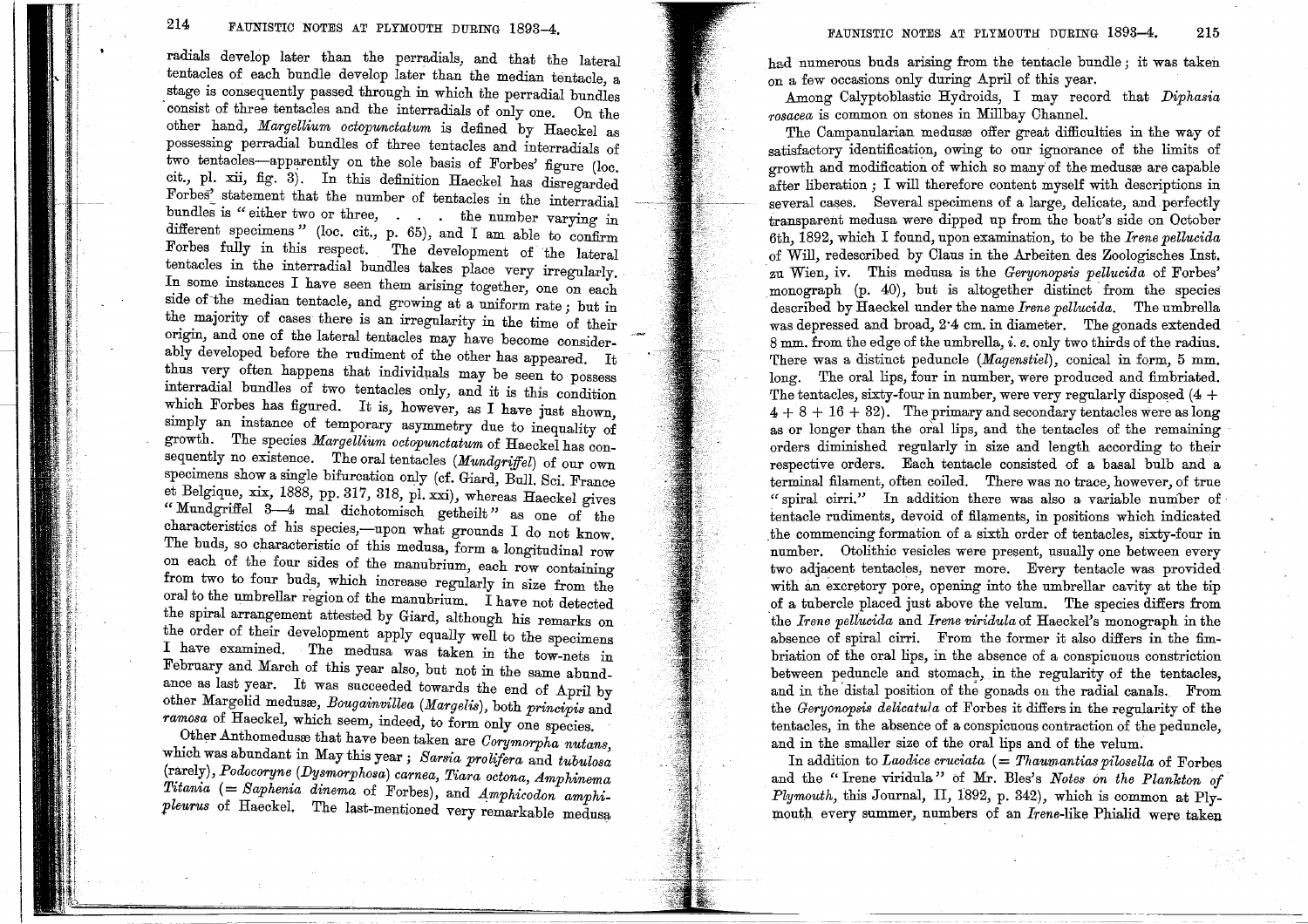in the taw-nets during August, 1893. The tentacles were regular, and sixteen in number. One or generally two otocysts were situated between every two adjacent tentacles. There were no cirri. The mouth had four very short lips, absolutely smooth; and there was no peduncle. The gonads formed four oval swellings almost at the distal extremities of the four radial canals.

Early in February this year I again saw a number of Leptomedusæ resembling those just described in many respects, but approaching more nearly Haeckel's *Phialidium variabile*. The size -- was in some cases as much as that of a threepenny piece. The tentacles, sixteen in number, were long, and arose from stout pigmented bulbs. There was one otocyst between every two adjacent tentacles. and in one instance I saw two in that position. No peduncle. Radial canals four; gonads oval, elongated, in the distal halves. The species at first suggested to me the *Epenthesis cymbaloidea* of Haeckel, but the occasional occurrence of two otocysts in an intertentacular arc, the absence of a distinct ocellus, and the sharp boundary between the basis and filament of the tentacles, eventually<br>inclined me towards. *Phialidium norighile* inclined me towards *Phialidium variabile*.

Another Leptomedusa which it may be useful to record is the *Thaumantias octona* of Forbes, which I observed on two occasions in February and March, 1894. Haeckel places this medusa in the genus *Eucope*, owing to his belief that the "two vesicles" which Forbes describes and figures in juxtaposition on the edge of the umbrella are the optical expression of an otolithic capsule. These bodies, however, are quite separate from one another, as described by Forbes; and although  $\overline{I}$  am not able to throw any light on their function or fate, I may say that Haeckel's suggestion is devoid of foundation. The interesting Lucernarian *Depastrum cyathiforme* was twice abtained last year, in March at Drake's Islaud, and in May at Rame Head. One of the specimens obtained at the latter place exhibite

a distinct lateral bud, a phenomenon not hitherto recorded, I believe, amang Lucernarians.

CTENOPHORA.-A number of specimens of the lobate Ctenophore Bolina *hydatina* were obtained on several occasions in the Sound during the latter half of May this year. Many of the specimens were of the full size mentioned by Chun in his monograph, viz. up to 4 cm. in length, and were obtained in capital condition in spite af their extreme delicacy. The species was first identified at Plymouth by Mr. Riches, who noticed specimens in the tow-nets towards the end of May, 1892. Its recurrence at exactly the same period this year renders all the more remarkable its apparent absence from Plymouth during the intermediate year, especially when the calmness and warmth of that summer are taken into consideration.

ANTHOZOA.-During May, both in 1893 and 1894, the Leptomedusæ which then abounded in the Sound, and which seemed to be in part the yaung stages af *I7'ene pellucida,* and in part *Phialidium variabile*, were infested to a large extent with parasitic Actinian larvæ, which I had little doubt (after external examination only, however) were the young stages of *Halcampa chrysanthellum*.

.

In my notes on the fauna for 1892 (Journal, 1892, p. 334) I recorded *Bunodes coronata* as occurring at Plymouth. This is perfectly true, but the species which I intended at the time to record  $\frac{1}{\text{was}}$  *Bunodes verrucosa* (= *gemmacea* of Gosse). *Chitonactis coronata* (the *Bunodes coronata* of Gosse) has been taken on many occasions in the deeper water outside the Breakwater, as well as once or twice in the deep water of Millbay Channel. I have no doubt that those who are familiar with the recent changes and present state of Actinian nomenclature will forgive my momentary confusion of names, which I now correct.

In my former list I omitted to mention that *Epizoanthus incrustatus*\* is common at Plymouth on a patch of ground a short distance south of the Mewstone, where it covers the shells tenanted by *Anapagurus lævis*. Another species of Zoanthid, *Epizoanthus couchii*, which is common in the Sound around the Duke Rock, and to a less extent in Millbay Channel, in which localities it may be found forming linear or retiform colonies over stones and shells.

TURBELLARIA.-Mr. Gamble identified as *Fecampia erythrocephala* (Giard) a remarkable Rhabdocœle which he found infesting a large percentage of young shore-crabs *(Carcinus mænas)* in the summer of 1893. I had seen a few specimens previously in basins in which some coralline from tide-pools had been placed; they must have just emerged from the crabs in the coralline. The curious cocoons formed by *Fecampia* are also very plentiful on stones at Plymouth, both on the shore and down to a depth of 5 or 6 fathoms.

CHATOPODA.-I am unable to refer to Miss Buchanan's preliminary report on the Polychæta of Plymouth (Brit. Assoc., 1892), but at the risk of repetition will record here a few species which I believe are not mentioned in her list. A single mutilated specimen of *Maldane cristagalli* of Claparède was dredged on a patch of ground, consisting of hard rock and intervals of sand, a short distance south of the Breakwater Fort on December 14th, 1892. It was associated with specimens of *Glycera capitata* and *Eunice Harassii*. The former, however, lives at Plymouth wherever there is abundance of clean coarse shell sand, and *Eunice Harassii* is not uncommon in Millbay Channel and around the Duke Rock, where it lives in holes of stones.

\* The nomenclature of Haddon's *Revision of British Actinia* (Trans. Roy. Dublin Soc., vol. iv, 1891) is here followed.

NEW SERIES. - VOL. III, NO. III. **17**